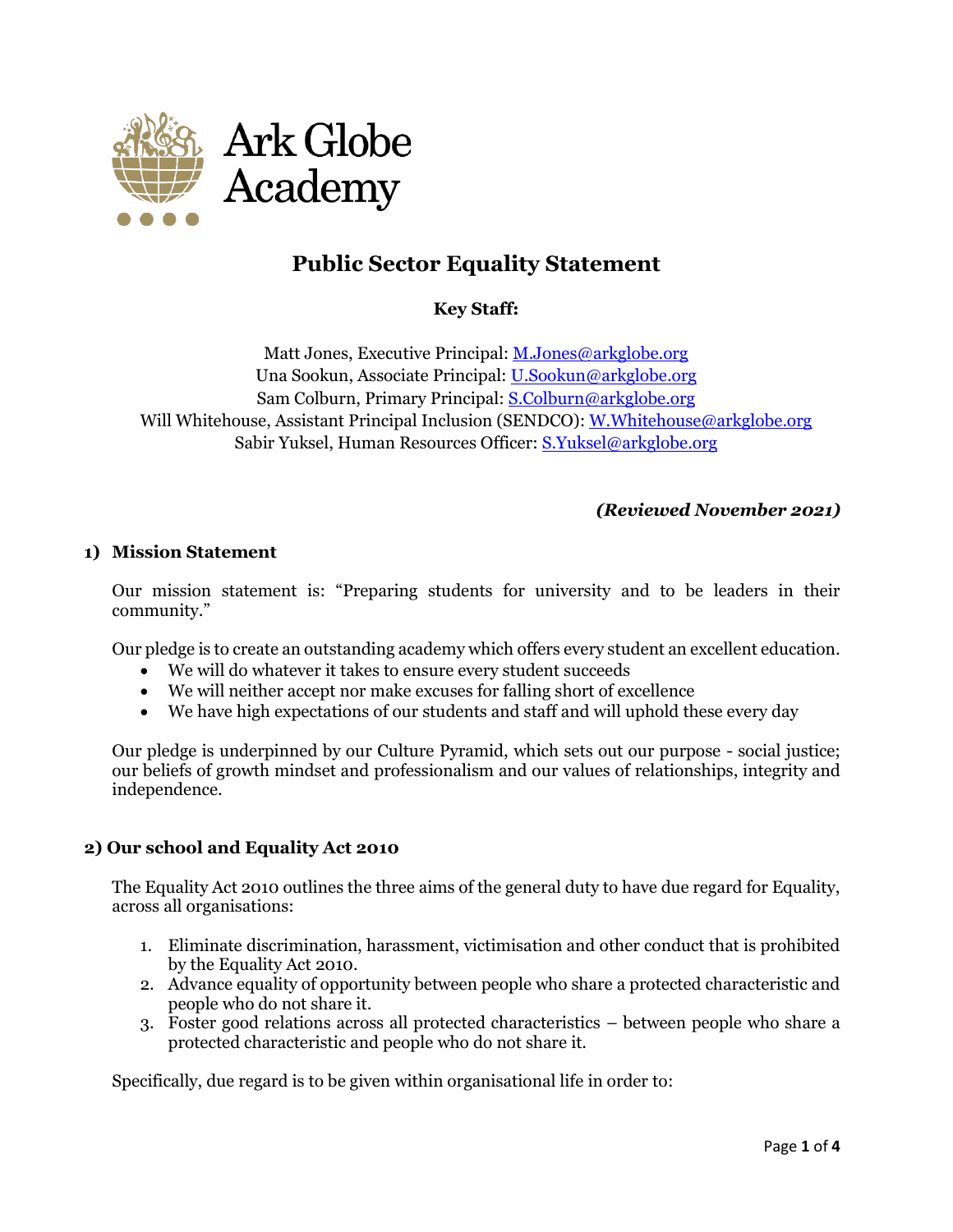- 1. Remove or minimise disadvantages
- 2. Take steps to meet different needs
- 3. Encourage participation when it is disproportionately low.

We have a strong commitment to fairness and equality in everything that we do.

- We endeavour to ensure that everyone is treated fairly and with respect.
- We work hard to make sure that the academy is a safe and secure environment for everyone.
- We recognise that people have different needs, and we understand that treating people equally does not always involve treating them all exactly the same.
- We recognise that for some pupils extra support is needed to help them to achieve and be successful.
- We try to make sure that people from different groups are consulted and involved in our decisions, for example through talking to pupils and parents/carers.
- We aim to make sure that no-one experiences harassment, less favourable treatment or discrimination because of their age; any disability they may have; their ethnicity, colour or national origin; their gender; their gender identity or reassignment; their marital or civil partnership status; being pregnant or having recently had a baby; their religion or beliefs; their sexual identity and orientation.

We welcome our general duty under the Equality Act 2010 to have due regard to the need to eliminate discrimination; to advance equality of opportunity; and to foster good relations.

We also welcome our specific duties to publish information about our school population; to explain how we have due regard for equality; and to publish equality objectives which show how we plan to tackle particular inequalities or disadvantages.

Meeting our duties to promote community cohesion, and the spiritual, moral, social and cultural development of pupils, also supports how we meet the needs of different groups of pupils and how we foster good relations.

We welcome the emphasis in the Ofsted inspection framework on the importance of narrowing gaps in achievement that affect, amongst others:

- pupils from certain ethnic and cultural backgrounds
- pupils who are supported by the pupil premium
- pupils who are disabled
- pupils who have special educational needs

### **3) The Public Sector Equality Duty**

The information provided in this section shows how we are meeting the public sector equality duty. We are required to have due regard for the need to:

- a) Eliminate unlawful discrimination, harassment, victimisation and any other conduct prohibited by the Equality Act 2010
- b) Advance equality of opportunity between people who share a protected characteristic and people who do not share it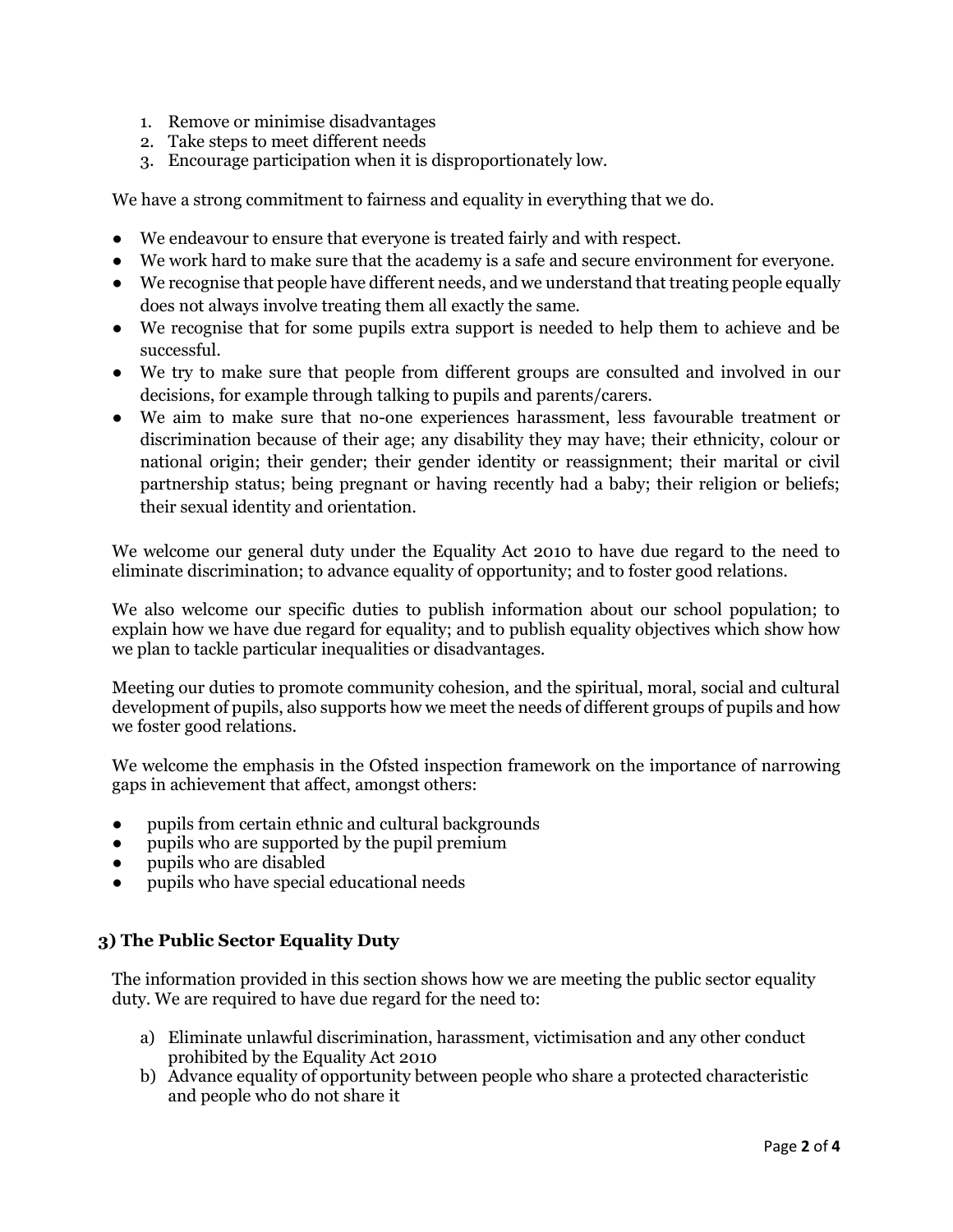c) Foster good relations between people who share a protected characteristic and people who do not share it.

The information below is a summary of how we have due regard to the need to eliminate discrimination, harassment and victimisation. Please contact us if you would like to see copies of any of our school policies.

- We are aware of the requirements of the Equality Act 2010 that it is unlawful to discriminate, treat some people less fairly or put them at a disadvantage.
- Our school governors, and Ark trustees, have been briefed on their legal responsibilities under the Equality Act 2010, and have also been involved in supporting the school to meet its public sector equality duty.
- We try to keep an accurate record, when possible and appropriate, of the protected characteristics of our pupils and employees.
- We have a school Behaviour Policy that outlines our expectations of both pupils and staff in their interactions with each other, including our approach to tackling bullying and prejudice
- We deal promptly and effectively with all incidents and complaints of bullying and harassment.
- We keep a record of all such incidents and notify those affected of what action we have taken.
- We provide training to all staff in relation to dealing with bullying and harassment incidents.
- We have a Special Educational Needs and Disabilities Policy that outlines the provision the school makes for pupils with special educational needs.
- Our Complaints Policy sets out the procedures through which we deal with any complaints.
- We aim to observe and implement the principles of equal opportunities and nondiscrimination in our employment practices.
- We pay due regard within our recruitment practices, to safeguarding and protecting our pupils.
- We have procedures for addressing staff discipline, conduct and grievances

## **4) Consultation and Engagement**

We aim to engage and consult with pupils, staff, parents and carers, and the local community, so we can age develop our awareness of equality issues, learn about the impact of our policies, set equality objectives and improve what we do. Our main activities for consulting and engaging are:

● We have a wide range of leadership opportunities available to students. Student leaders represent the diversity of our intake. The Small School and Learning Family structure ensures all voices are heard and students' views are sought regularly on a wide range of issues. Our bespoke curriculum, which includes an extended Learning Family time from 3.15pm to 3.30pm each day, ensures all students receive personal, social and health education and their spiritual, moral, social and cultural development is well catered for. We hold regular events to celebrate our diverse and inclusive culture, which are led by our students that help inspire and promote cultural awareness and inclusive community values. Our staffing structure has an inclusive focus, with inclusion placed specifically on the remit of the Principal/Vice Principal and Assistant Principal. These senior leaders lead a team of staff responsible for students with SEND and EAL needs.